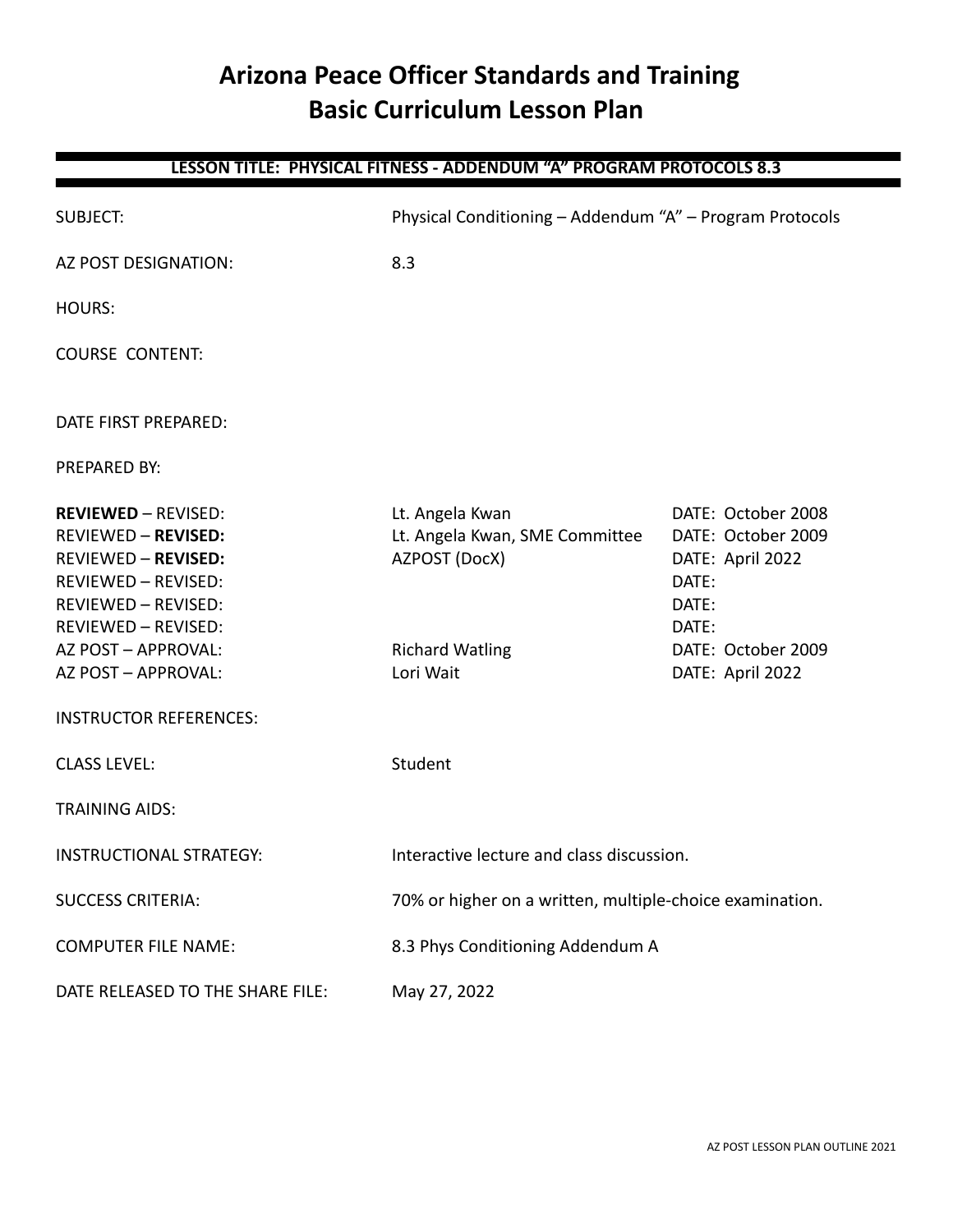#### **I. INTRODUCTION**

- A. Instructor (self) introduction.
- B. Preview of performance objectives.
- C. Each academy will tailor its rules and regulations to fit its needs. The following is a continuance of the physical conditioning (PC) program. This is provided as a guideline. Class sergeants are responsible for the following sections of the outline:

### **II. PRIOR TO BEGINNING THE ACADEMY**

- A. Medical examination.
	- 1. All recruits will comply with the Arizona POST-mandated medical examination requirements prior to any exercising.
	- 2. Copies of all medical examinations will be placed in the class file. (Academy Application.)

### B. Schedule.

- 1. Basic training sergeants will be required to prepare and submit a PC schedule for each class they supervise. (See recommended PC schedule (Addendum C)).
- 2. Basic training sergeants will follow the guidelines of the master PC schedule in preparing their class PC schedules.
- 3. Each class PC schedule will be reviewed by the proficiency skills sergeant and approved by the proficiency skills lieutenant and the basic training commander.
- 4. This schedule will provide guidelines for the class PC program.
- 5. Any deviations from the approved schedule will require the approval of the basic training commander, proficiency skills lieutenant or the training bureau commander.

#### **III. THE FIRST WEEK OF THE ACADEMY**

- A. Health and wellness lecture.
	- 1. Recruits should be medically cleared for the physical demands of the academy and fitness program.
	- 2. Recruits will receive a two (2) to three (3)-hour lecture on health and wellness and must pass the written exam with 70% or better.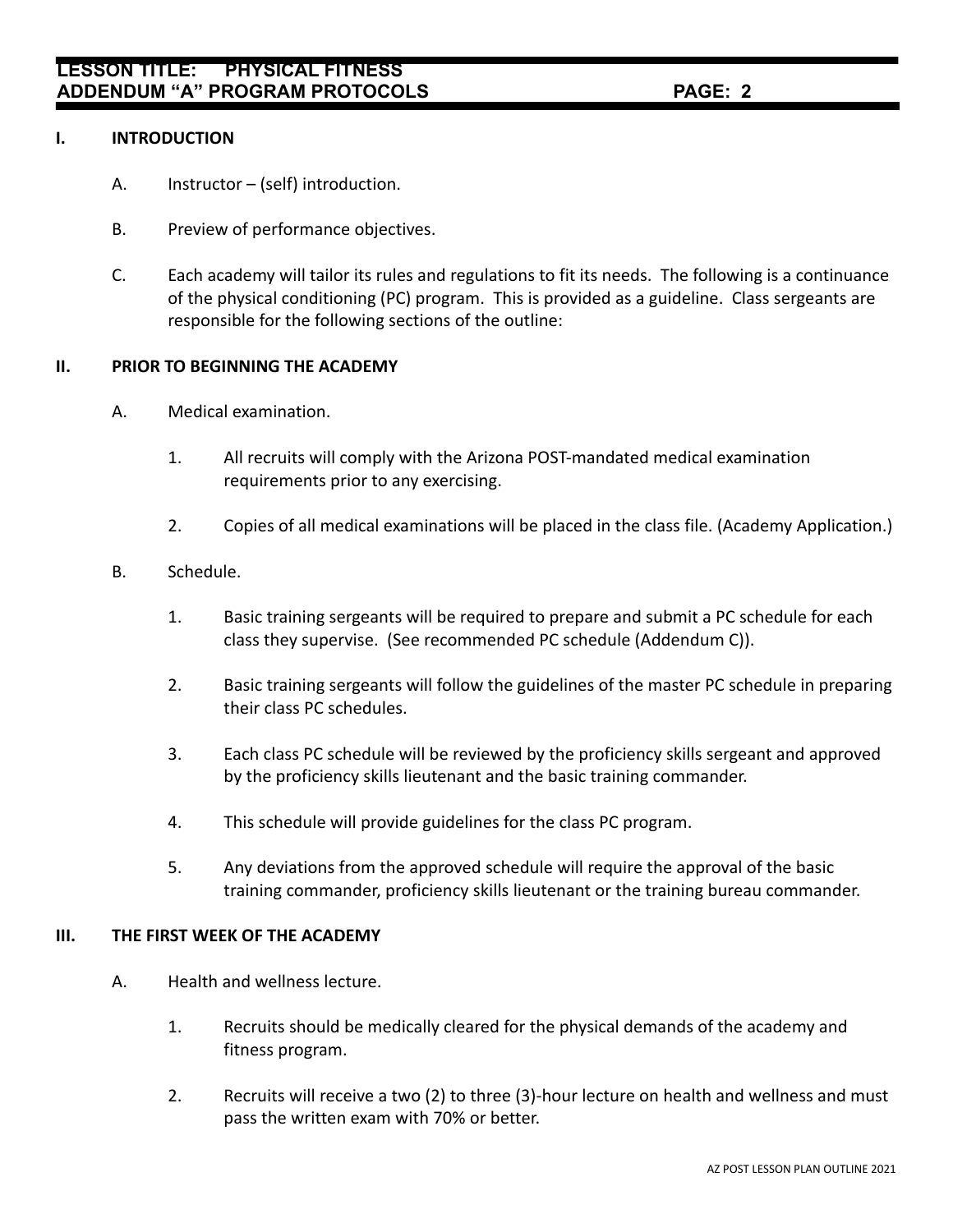## **LESSON TITLE: PHYSICAL FITNESS ADDENDUM "A" PROGRAM PROTOCOLS PAGE: 3**

- 3. Recruits will notify the academy staff via memorandum of all prescribed medications and or supplements used to enhance athletic performance.
- B. Physical condition uniform inspection.
	- 1. Inspect physical conditioning clothes.
		- a. White T-shirts:
			- i. Stenciled with name on the back in black indelible ink.
			- ii. Name in one and a half inch  $(1 *Y*<sub>2</sub>*'*)$  stencil.
			- iii. Centered between arm seams.
			- iv. The top of the name is four inches (4") down from the bottom of the collar seam.
		- b. Athletic shorts:
			- i. Blue only.
			- ii. Mid-thigh in length.
		- c. White socks.
			- i. Plain white only.
			- ii. Recommend moisture-wicking socks.
	- 2. Inspect physical conditioning.

#### **IV. PHYSICAL CONDITIONING PROGRAM**

- A. Advise all recruits that if injured or ill, they are to immediately notify a staff member.
	- 1. Recruits who appear ill or injured will not be allowed to participate in physical conditioning.
	- 2. A supervisor will evaluate the circumstances to determine if a doctor's release will be required before allowing the recruit to participate in physical conditioning.
- B. All exercise sessions will be preceded by 10 minutes of stretching exercises: (Demonstrated by the PRPA physical fitness instructor and led by the class monitor.)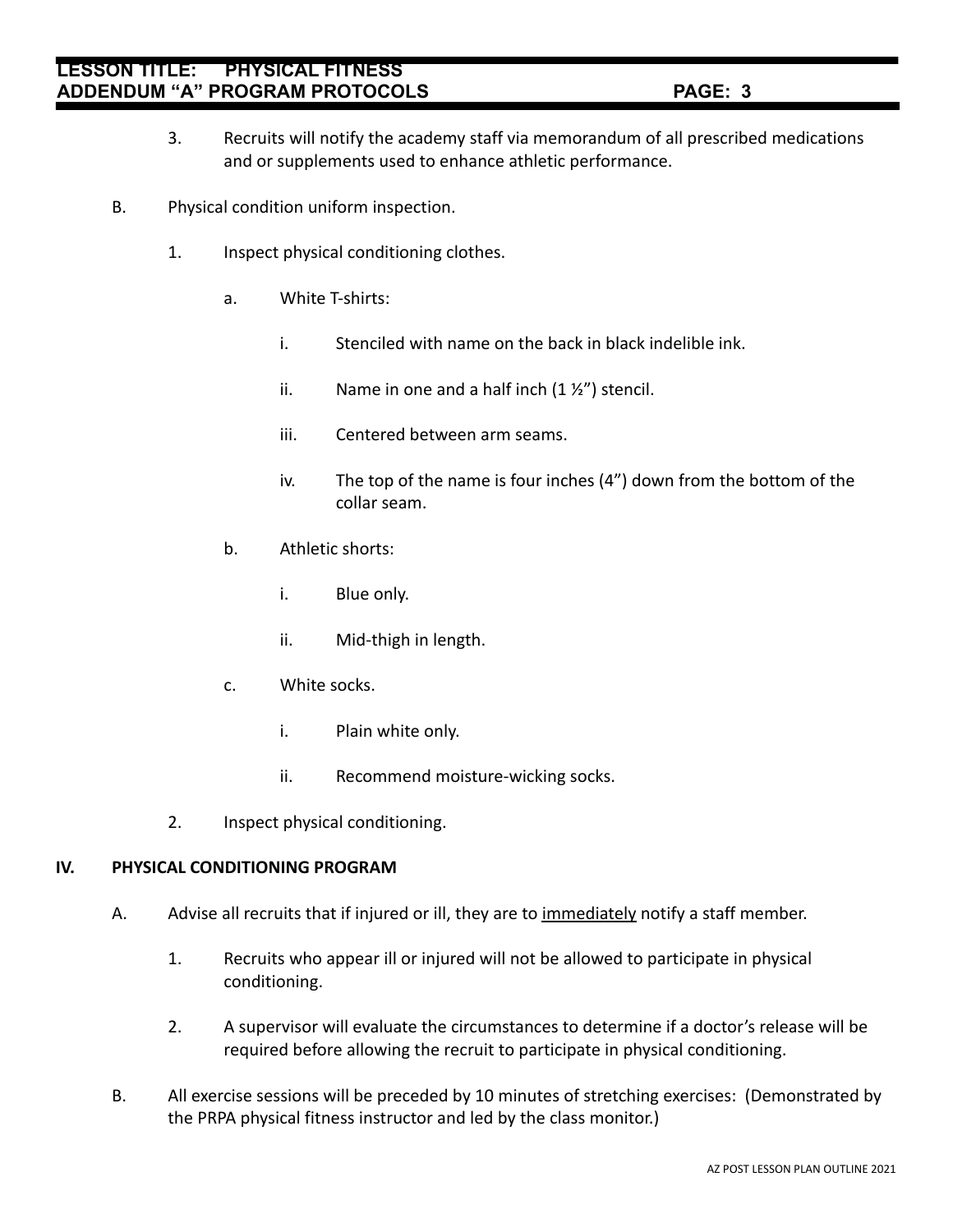- 1. To prevent injuries.
- 2. To increase flexibility.
- 3. For flexibility and warm-up exercises: (Refer to Addendum D.)
	- a. A very slow jog at an 11- to 12-minute pace one (1) lap around the track.
	- b. Four (4)-count jumping jacks (10 reps). Ensure that the knees are not locked when performing this exercise.
- 4. No quick movements.
	- a. Slowly move into each stretch to the point of feeling resistance.
	- b. Hold each stretch for at least 10 seconds.
	- c. Release from each stretch slowly.
- 5. Stretches:
	- a. Neck and shoulders.
	- b. Back and hamstrings.
	- c. Hip flexors and groin.
	- d. Quadriceps.
- C. The first (1st) week.
	- 1. Fitness battery: (Refer to fitness protocols on test administration (Addendum E.)).
		- a. Cardiovascular endurance 1.5-mile run.
		- b. Anaerobic power 300-meter run.
		- c. Muscular strength vertical jump. (Explosive leg power.)
		- d. Muscular endurance sit ups and push ups.
		- e. Speed and agility agility run.
	- 2. Survival training/boxing.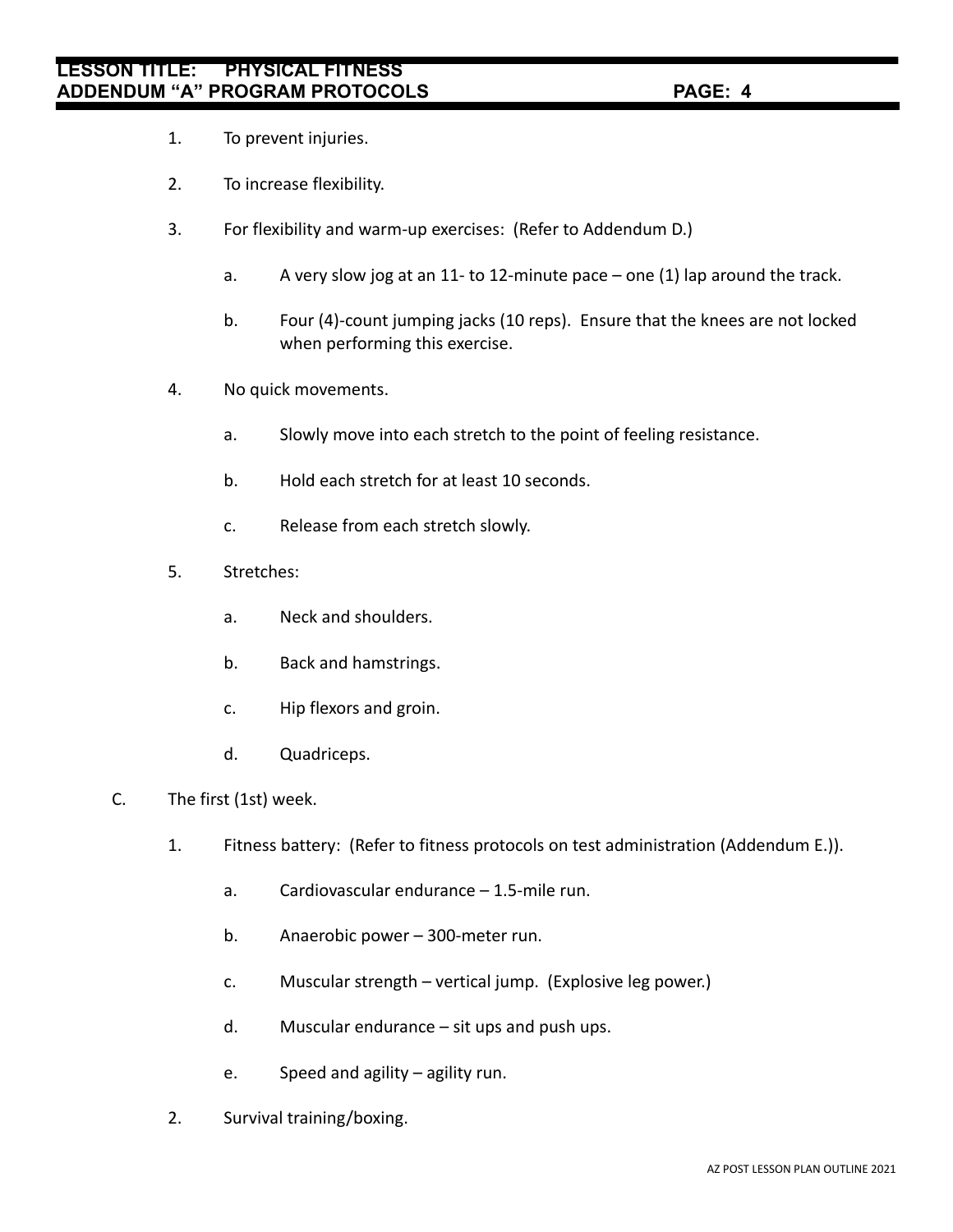- D. The second (2nd) through sixth (6th) weeks.
	- 1. All PC sessions will begin with stretching and calisthenics. (Calisthenics will be demonstrated by academy physical fitness instructors.)
	- 2. Refer to the PC schedule.
	- 3. Introductions to the academy trail, weight room and obstacle course.
- E. The seventh (7th) week.
	- 1. Test week:
		- a. Fitness battery.
		- b. Timed obstacle course three-quarters  $(34)$  speed.
		- c. Refer to the PC schedule.
	- 2. Introduction to POPAT (Peace Officer's Physical Aptitude Test). (Refer to the POPAT manual.)
- F. The eighth (8th) through 13th weeks.
	- 1. Refer to the PC schedule.
	- 2. Recruits are encouraged to maintain a fitness regimen during both field problems week and driving track week. (Activities should be documented in memo form to their sergeant.)
- G. The 14th week.
	- 1. Test week.
		- a. Final fitness battery.
		- b. Timed obstacle course.
	- 2. The POPAT (minimum 384 points needed to graduate AZ POST requirement).
- H. The 15th and 16th weeks.
	- 1. Physical activities which promote camaraderie such as a fun run, long hike, and/or team oriented sports. (Examples: long mountain run; memorial run to honor fallen officers; friendly competition of volleyball.)